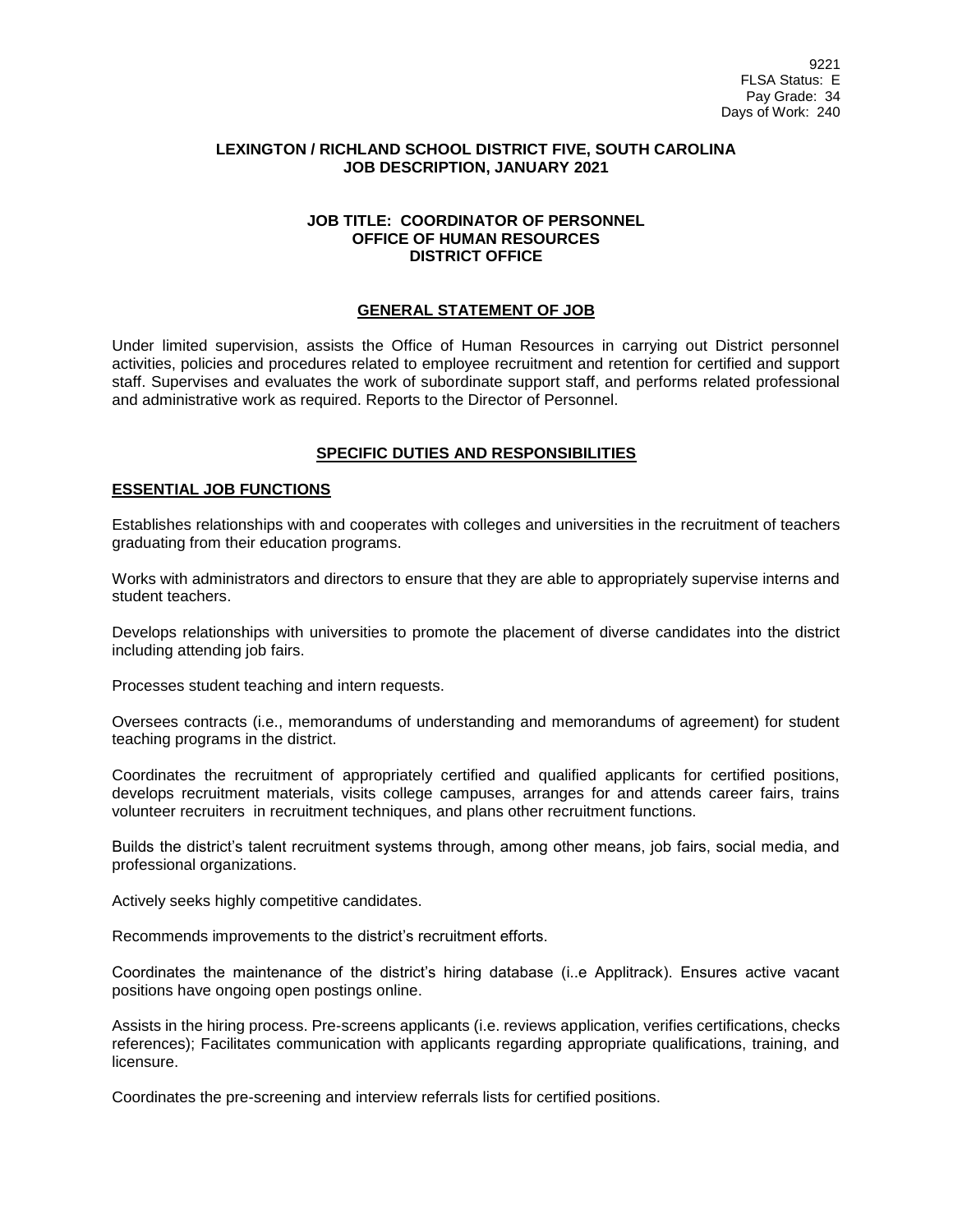Keeps informed about current trends and laws in human resources.

Coordinates professional development for support staff.

Serves as the district's Induction and Mentoring Coordinator; functions as the SCDE and CERRA contact person for all induction and mentoring information, updates, surveys, and trainings; and collaborates with SCDE and CERRA staff to oversee the coordination and facilitation of all district-led mentor trainings and professional development opportunities for district mentors.

Submits the district's Expanded ADEPT Plan for the induction and mentoring of induction contract teachers by the deadlines established each year by the SBE; ensures the plan is approved by the SBE before implementation.

Coordinates the District transfer process for certified and support employees.

Represents the District at various professional and community meetings as appropriate.

Reviews the work of subordinates for completeness and accuracy; evaluates and makes recommendations as appropriate; offers training, advice and assistance as needed.

Coordinates special projects and programs as assigned.

Prepares and/or processes studies, reports, policies and procedures, performance evaluations, memos, correspondence, etc.

Interacts and communicates with various groups and individuals such as the immediate supervisor, Superintendent, subordinates, other District administrators and staff, school administrators and staff, Board members, State Department of Education personnel, job applicants, college / university administrators, various councils and committees, personnel of other school districts, and the general public.

Operates a variety of equipment such as a computer, printer, copier, calculator, telephone, etc.; uses clerical, copier, computer supplies.

Attends training, seminars and conferences, and conducts research to stay abreast of legislation and trends in human resource administration.

## **ADDITIONAL JOB FUNCTIONS**

Performs routine administrative/office tasks as required, including but not limited to preparing reports and correspondence, copying and filing documents, answering the telephone, sending and receiving faxes, entering and retrieving computer data, etc.

Performs related duties as required.

## **MINIMUM TRAINING AND EXPERIENCE**

Requires South Carolina Teaching Credentials and a Master's degree in education supplemented by nine to twelve months of administration experience in an education environment, or an equivalent combination of education, training and experience that provides the required knowledge, experience in public school education, skills and abilities. Must possess a valid state driver's license.

## **MINIMUM QUALIFICATIONS OR STANDARDS REQUIRED**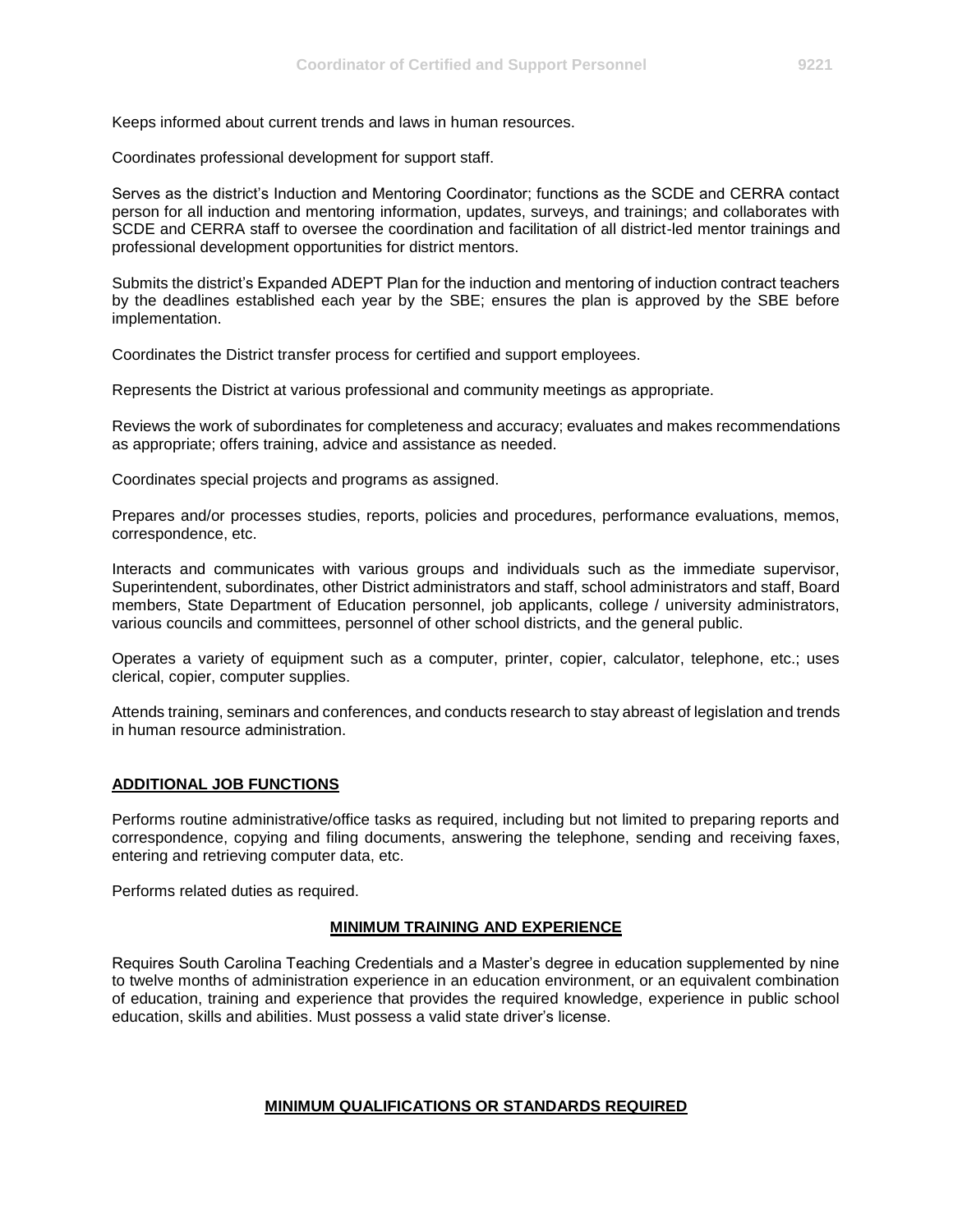## **TO PERFORM ESSENTIAL JOB FUNCTIONS**

**Physical Requirements**: Requires sedentary work that involves walking or standing some of the time and involves exerting up to 10 pounds of force on a recurring basis or routine keyboard operations.

**Data Conception**: Requires the ability to compare and/or judge the readily observable functional, structural or compositional characteristics (whether similar to or divergent from obvious standards) of data, people or things.

**Interpersonal Communications**: Requires the ability of speaking and/or signaling people to convey or exchange information. Includes giving assignments and/or directions to subordinates and receiving assignments and/or direction from the supervisor.

**Language Ability**: Requires ability to read a variety of professional, financial and legal reports and documentation, policy and procedure manuals, job applications, etc. Requires the ability to prepare general reports, presentation materials, correspondence, recommendations, etc., with proper format, punctuation, spelling and grammar, using all parts of speech. Requires the ability to speak with and before others with poise, voice control and confidence.

**Intelligence**: Requires the ability to apply principles of logical thinking to define problems, collect data, establish facts and draw valid conclusions; to deal with several abstract and concrete variables. Requires the ability to apply influence systems in supervising staff; to learn and understand relatively complex principles and techniques; to make independent judgments in absence of supervision; to acquire knowledge of topics related to primary occupation. Must have the ability to comprehend and interpret received information.

**Verbal Aptitude**: Requires the ability to record and deliver information, to explain procedures, to follow and give verbal and written instructions; to counsel and teach employees. Must be able to communicate effectively and efficiently with persons of varying educational/cultural backgrounds and in a variety of technical and/or professional languages including human resource management, education, education administration, etc.

**Numerical Aptitude**: Requires the ability to add and subtract totals, to multiply and divide, to determine percentages and decimals and to determine time. Must be able to use practical applications of statistics.

**Form/Spatial Aptitude**: Requires the ability to inspect items for proper length, width and shape, and visually read various information.

**Motor Coordination**: Requires the ability to coordinate hands and eyes using office machinery.

**Manual Dexterity**: Requires the ability to handle a variety of items, keyboards, office equipment, control knobs, buttons, switches, catches, etc. Must have minimal levels of eye/hand/foot coordination.

**Color Discrimination**: Requires the ability to differentiate colors and shades of color.

**Interpersonal Temperament**: Requires the ability to deal with people beyond giving and receiving instructions. Must be adaptable to performing under significant stress when confronted with emergency situations or tight deadlines. The worker may be subject to tension as a regular, consistent part of the job.

**Physical Communications**: Requires the ability to talk and hear: (talking: expressing or exchanging ideas by means of spoken words; hearing: perceiving nature of sounds by ear).

# **PERFORMANCE INDICATORS**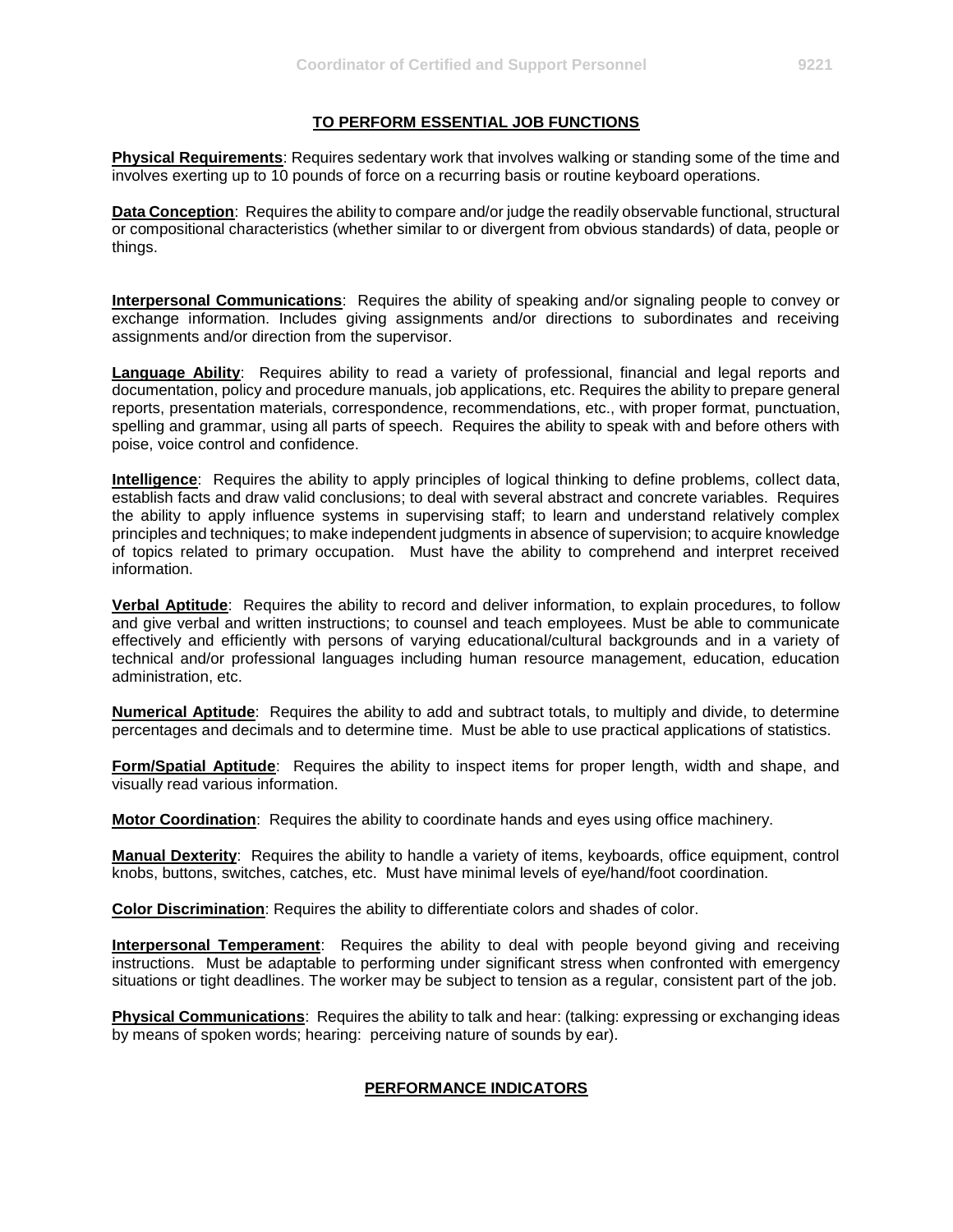**Knowledge of Job:** Has thorough knowledge of the methods, procedures and policies of the School District as they pertain to the performance of duties of the Coordinator of Personnel. Has knowledge of the functions and interrelationships of the District and other governmental agencies. Is knowledgeable in the laws, ordinances, standards and regulations pertaining to the specific duties and responsibilities of the position. Is able to help ensure departmental and District compliance with all labor / human resources laws and regulations. Has considerable knowledge of and skill in planning, implementing and managing employee recruitment and retention programs and activities. Has knowledge of interviewing and negotiation tools and techniques. Is able to develop and maintain a positive rapport with District employees. Is able to make sound, educated decisions. Knows how to plan, organize and direct a support staff. Knows how to apply supervisory and managerial concepts and principles; has knowledge of administrative principles involved in developing, directing and supervising various programs and related activities. Has the ability to offer instruction and advice to subordinates and co-workers regarding departmental policies, methods and regulations. Is able to perform employee evaluations and to make recommendations based on results. Has the ability to offer training and assistance to co-workers and employees of other departments as required. Has the ability to use independent judgment and discretion in supervising various programs including the handling of emergency situations, determining procedures, setting priorities, setting schedules, maintaining standards, planning for future District needs and resolving problems. Has the ability to plan and develop daily, short- and long-term goals related to District purposes. Is able to take the initiative to complete the duties of the position without the need of direct supervision. Has the ability to plan, organize and prioritize daily assignments and work activities. Has the ability to learn and utilize new skills and information to improve job performance and efficiency. Has knowledge of proper English usage, punctuation, spelling and grammar. Has knowledge of modern office practices and technology; has skill in the use of computers for word and data processing and records management. Has the mathematical ability to handle required calculations. Is able to read and interpret complex materials pertaining to the responsibilities of the job. Is able to assemble and analyze information and make written reports and records in a concise, clear and effective manner. Is able to maintain confidentiality as required. Is able to produce quality work despite the stress of deadlines. Has knowledge of the terminology and various professional languages used within the department. Knows how to maintain effective relationships with personnel of other departments, professionals and members of the public through contact and cooperation. Knows how to make public presentations. Knows how to react calmly and quickly in emergency situations. Has knowledge of the occupational hazards and safety precautions of the industry.

**Quality of Work**: Maintains high standards of accuracy in exercising duties and responsibilities. Exercises immediate remedial action to correct any quality deficiencies that occur in areas of responsibility. Maintains high quality communication and interaction with internal and external entities with whom the position interacts.

**Quantity of Work**: Performs described Essential Functions and related assignments efficiently and effectively in order to produce quantity of work which consistently meets established standards and expectations.

**Dependability**: Assumes responsibility for completing assigned work. Completes assigned work within deadlines in accordance with directives, policy, standards and prescribed procedures. Maintains accountability for assigned responsibilities in the technical, human and conceptual areas.

**Attendance**: Attends and remains at work regularly and adheres to policies and procedures regarding absenteeism and tardiness. Provides adequate notice to higher management with respect to vacation time and leave requests.

**Initiative and Enthusiasm**: Maintains an enthusiastic, self-reliant and self-starting approach to meet job responsibilities and accountabilities. Strives to anticipate work to be accomplished, and initiates proper and acceptable action for the completion of work with a minimum of supervision and instruction.

**Judgment**: Exercises analytical judgment in areas of responsibility. Identifies issues or situations as they occur and specifies decision objectives. Identifies or assists in identifying alternative solutions to issues or situations. Implements decisions in accordance with prescribed and effective policies and procedures and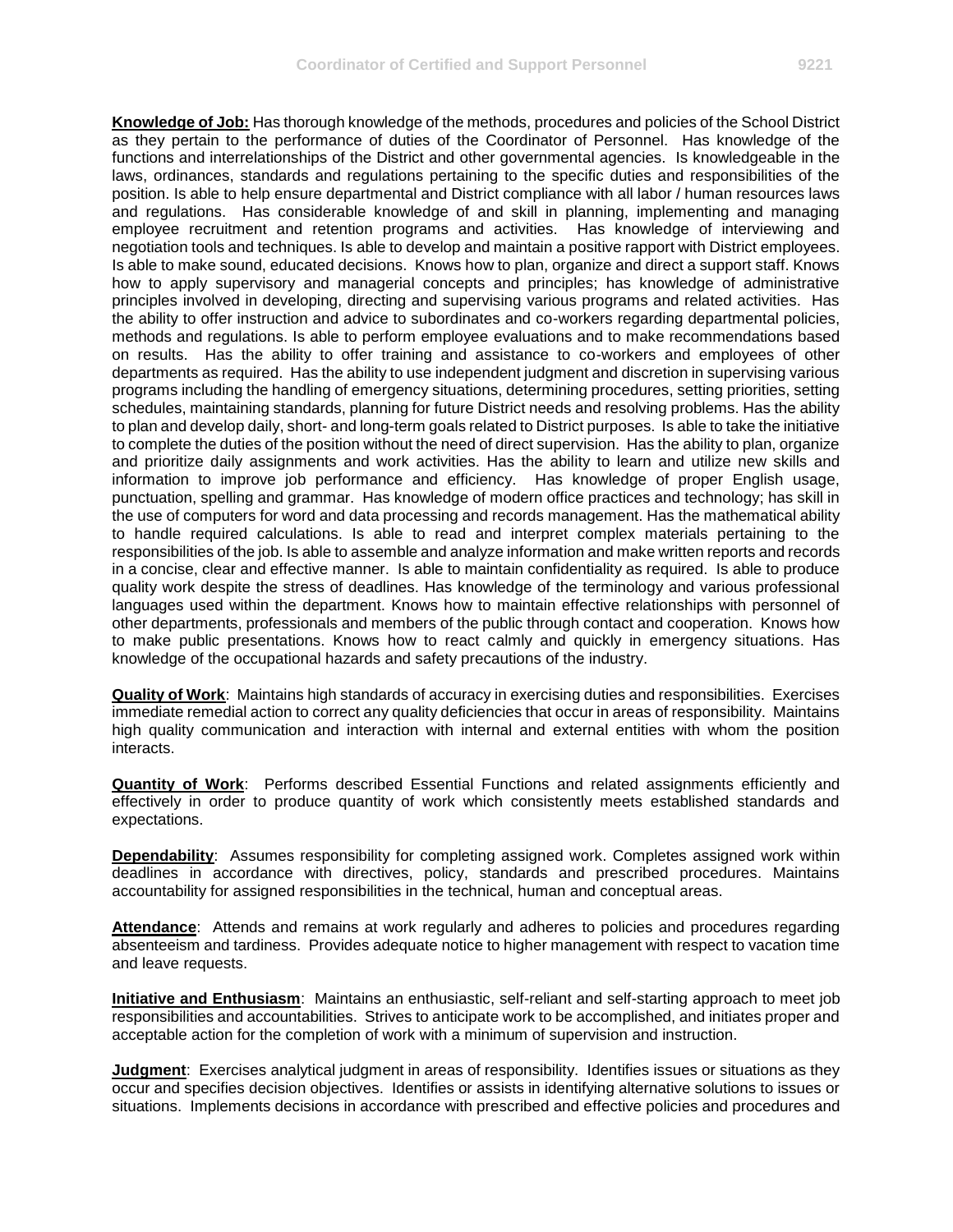with a minimum of errors. Seeks expert or experienced advice where appropriate and researches issues, situations and alternatives before exercising judgment.

**Cooperation**: Accepts supervisory instruction and direction and strives to meet the goals and objectives of same. Questions such instruction and direction when clarification of results or consequences are justified, i.e., poor communications, variance with established policies or procedures, etc. Offers suggestions and recommendations to encourage and improve cooperation intra- and inter-departmentally.

**Relationships with Others**: Shares knowledge with managers, supervisors and co-workers for mutual benefit. Contributes to maintaining high morale among all employees. Develops and maintains cooperative and courteous relationships inter- and intra-departmentally, and with external entities with whom the position interacts. Tactfully and effectively handles requests, suggestions and complaints in order to established and maintain good will. Emphasizes the importance of maintaining a positive image.

**Coordination of Work**: Plans and organizes daily work routine. Establishes priorities for the completion of work in accordance with sound time-management methodology. Avoids duplication of effort. Estimates expected time of completion of work elements and establishes a personal schedule accordingly. Attends required meetings, planning sessions and discussions on time. Implements work activity in accordance with priorities and estimated schedules.

**Safety and Housekeeping**: Adheres to all established safety and housekeeping standards. Ensures such standards are not violated.

**Planning**: Plans, coordinates and uses information effectively to enhance activities and production. Knows and understands expectations regarding such activities and works to ensure such expectations are met. Develops and formulates ways, means and timing to achieve established goals and objectives. Effectively and efficiently organizes, arranges and allocates manpower, financial and other designated resources to achieve such goals and objectives.

**Organizing**: Efficiently organizes own work and that of subordinate staff. Ensures that personnel understand what results are expected of them, and that each is regularly and appropriately informed of all matters affecting or of concern to them.

**Staffing**: Works with upper management, where appropriate, to select and recommend employment of qualified personnel. Personally directs the development and training of personnel under charge, ensuring their proper induction, orientation and training.

**Leading**: Provides a work environment which encourages clear and open communications. Has a clear and comprehensive understanding of the principles of effective leadership and how such principles are to be applied. Provides adequate feedback to personnel under charge concerning their performance. Commends and rewards personnel under charge for outstanding performance, and takes timely and appropriate disciplinary action as necessary. Exercises enthusiasm in influencing and guiding others toward achievement of established goals and objectives.

**Controlling**: Provides a work environment which is orderly and controlled. Coordinates, audits, and controls manpower and financial resources efficiently and effectively. Coordinates, audits, and controls the utilization of materials and equipment efficiently and effectively. Has a clear and comprehensive understanding of established standards, methods and procedures.

**Delegating**: Assigns duties as necessary and/or appropriate to meet goals, enhance abilities of personnel under charge, build their confidence and assist them in personal growth. Has confidence in personnel under charge to meet new or additional expectations.

**Decision Making:** Exercises discretion and judgment in developing and implementing courses of action affecting functions under charge. Recognizes when a particular policy, procedure or strategy does not foster the desired result, and moves decisively and explicitly to develop and implement alternatives.